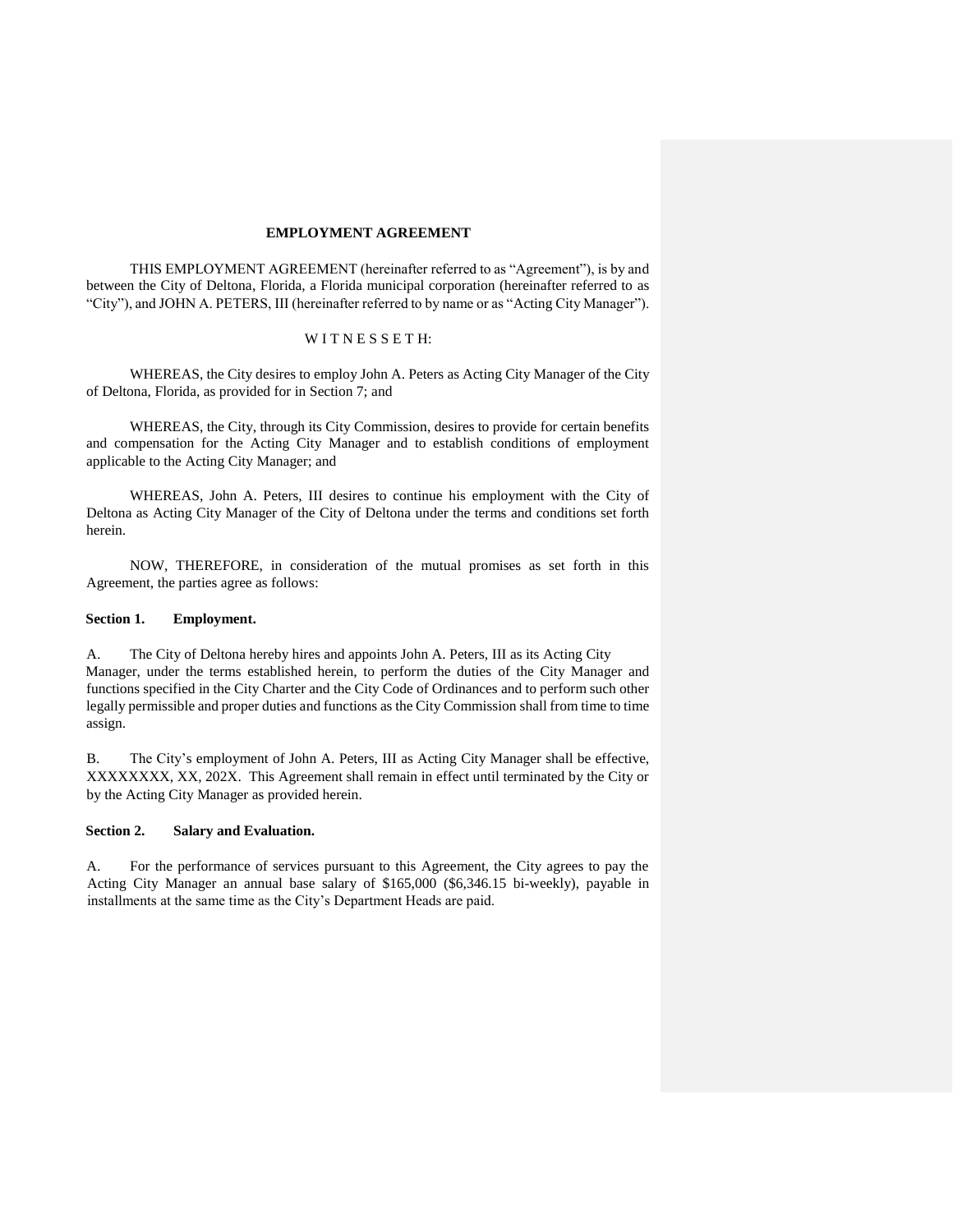B. After the first year of the contract, should the City's Department Heads receive a cost of living and / or merit increase, the Acting City Manager will receive an increase commiserate to the City's Department Heads.

C. The City may also increase said base salary and/or other benefits of the Acting City Manager in such amounts and to such an extent as the City Commission may determine desirable on the basis of an Annual Performance Evaluations of the Acting City Manager.

D. Written evaluations shall be in such form as the Commission deems appropriate and shall be typically performed every three months with the Annual Performance Evaluation occurring between October 1<sup>st</sup> and October 31<sup>st</sup> of each year in which this Agreement is effective.

E. Nothing in this Section shall require the City to increase the base salary or other benefits of the Acting City Manager. Furthermore, the City's failure to conduct any of the scheduled evaluations shall not constitute non-compliance with a material provision of this Agreement.

## **Section 3. Duties and Obligations.**

A. The Acting City Manager shall have the duties, responsibilities and powers of City Manager under the Charter and Ordinances of the City of Deltona, and such other legally permissible and proper duties and functions as the City Commission shall from time to time assign. The Acting City Manager agrees to perform all duties and responsibilities faithfully, industriously, and to the best of his ability and in a professional and competent manner.

B. The Acting City Manager shall remain in the exclusive employ of the City and shall devote all such time, attention, knowledge and skills necessary to faithfully perform his duties under this Agreement. The Acting City Manager may, however, engage in educational and professional activities and other employment activities upon receipt of approval by the City Commission provided that such activities shall not interfere with his primary obligation to the City as its Acting City Manager. The Acting City Manager shall be generally required to be on duty during the City's normal business hours and shall dedicate no less than an average of forty (40) hours per work week in the performance of his duties hereunder. The Acting City Manager understands that he will devote the time necessary to perform his duties and functions even if it requires an excess of forty (40) hours per work week.

C. In the event the Acting City Manager serves, with the approval of the City Commission, on any appointed boards or elected boards of any professional organization, or serve on any committees related to his professional activities, and any monies are paid, or gifts received, by the Acting City Manager related to such service, such money or property shall be paid over to or delivered to the City, unless otherwise provided by the City Commission.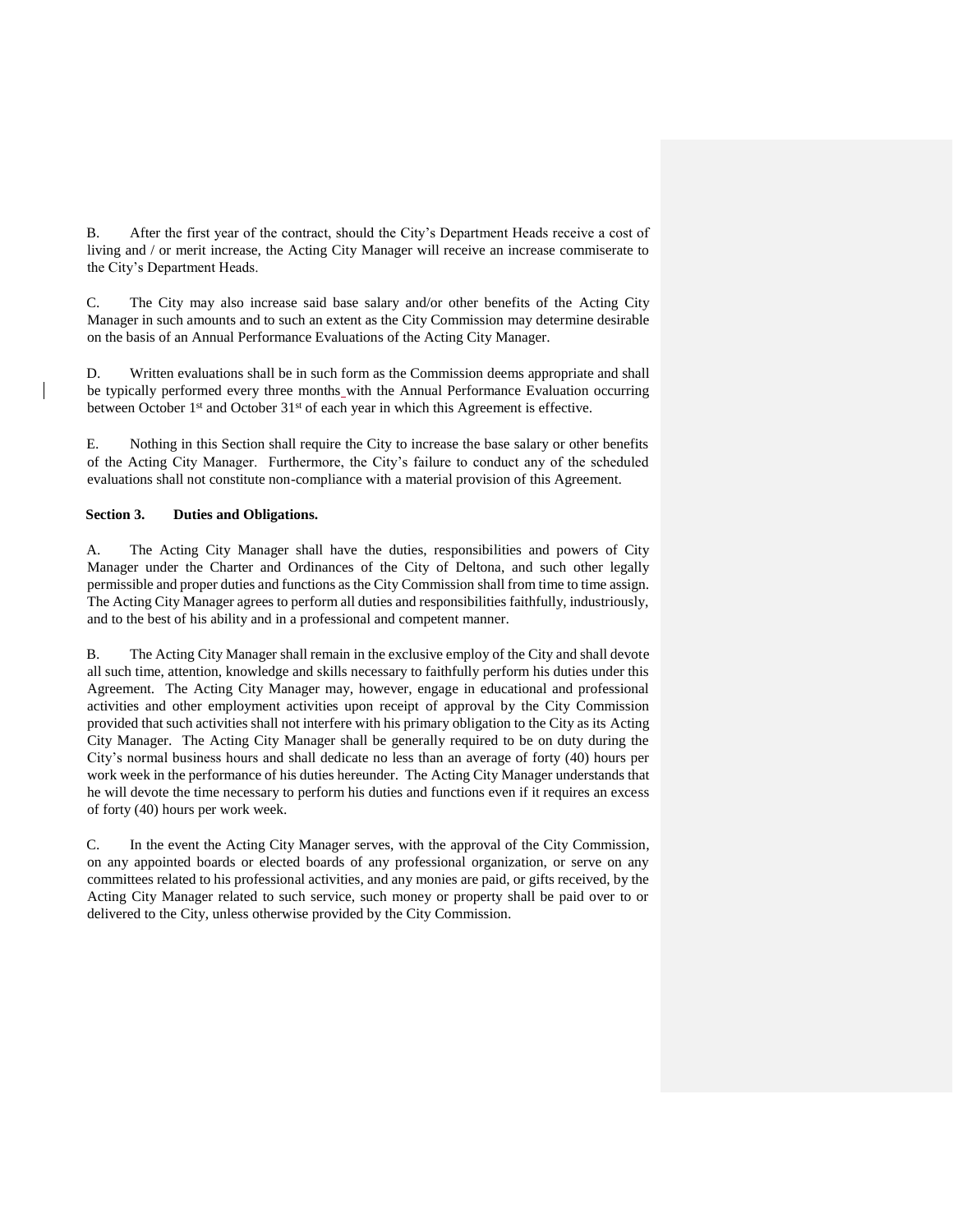#### **Section 4. Automobile Allowance and Communications Equipment**

The Acting City Manager is required to be on call for twenty-four hour service. In recognition thereof:

The City shall grant to the Acting City Manager an automobile allowance of \$400 per month (\$184.62 bi-weekly. The City shall reimburse the Acting City Manager at its standard mileage rate for any business use of the vehicle beyond the greater Deltona City area (that being defined as a radius of 50 miles of the city).

### **Section 5. Dues and Subscriptions**

The City agrees to pay the Acting City Manager's professional dues for membership in the International City/County Management Association, the Florida City and County Management Association, and the Florida Board of Professional Engineers. The City shall pay other dues and subscriptions on behalf of the Acting City Manager as are approved in the City's annual budget (on a line item basis) or as authorized separately by the City Commission.

### **Section 6. Professional Development**

The City agrees to pay reasonable and customary travel and subsistence expenses for the Acting City Manager's travel to and attendance at the Florida City and County Management Association's annual conference and the Florida League of Cities' annual conference. The City may choose to pay for the Acting City Manager's attendance at other seminars, conferences, and committee meetings as it deems appropriate and approved by Commission action.

#### **Section 7. Community Involvement**

The City recognizes the desirability of representation in and before local civic and other organizations, and encourages the Acting City Manager to participate in these organizations to foster a continuing awareness of the City's activities as well as the community's attitudes and ideas. The City Commission may require the Acting City Manager to participate in organizations for the good of the City, and may restrict the Acting City Manager from participating in organizations where such participation would be detrimental to the City. If the City does require any such membership, it shall budget for reasonable membership fees and/or dues to enable the Acting City Manager to become an active member.

### **Section 8. Vacation and Sick Leave**

Upon the commencement of this Agreement, the Acting City Manager shall maintain his current bank of accrued annual leave (vacation) and sick leave. Thereafter, the Acting City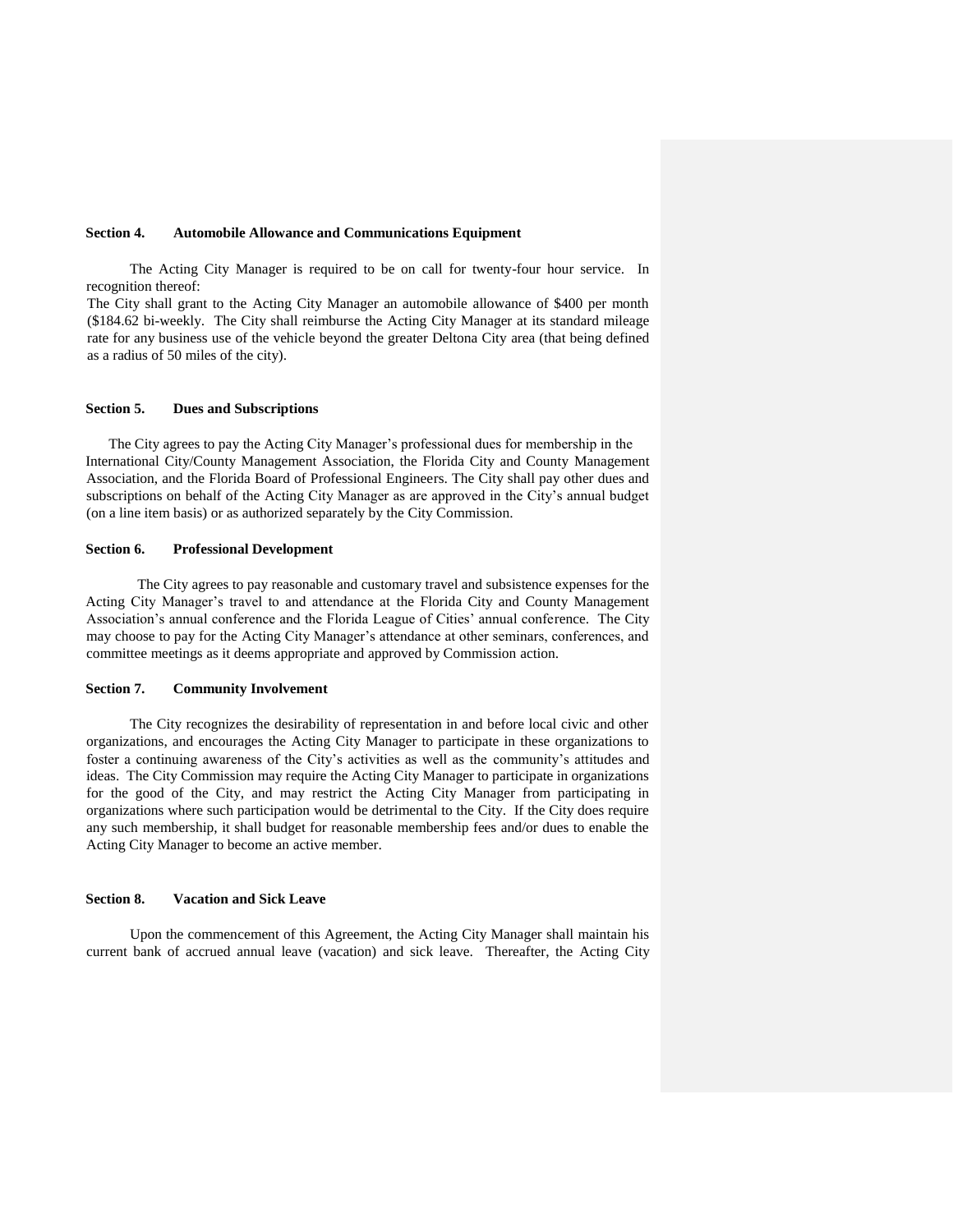Manager shall accrue vacation and sick leave annually in the same manner as the City's Department Heads at the same level of accrued years of experience recognizing his years of service and experience as an Acting City Manager or equivalent.

### **Section 9. Holidays**

The Acting City Manager is entitled to the same paid holidays as the City's Department Heads.

### **Section 10. Health, Dental, Life and Disability Insurance**

The City agrees to provide health, dental, life insurance and disability insurance in the same manner as the City's Department Heads. Such coverage will be effective upon execution of this Agreement.

### **Section 11. Retirement.**

The City agrees continuing to pay, on an annual basis, an amount equal to six percent (6%) of the Acting City Manager's salary to one of the City's approved deferred retirement programs,. The City's six percent (6%) contribution to an approved deferred retirement program shall not exceed the limit established by state and federal statute and/or regulation. Such payments shall be payable in installments at the same time as other retirement benefits are paid for the City's Department Heads..

## **Section 12. Termination by the City and Severance Pay**

A. The Acting City Manager shall serve at the pleasure of the City Commission, and the City Commission may terminate Mr. Peters position as Acting City Manager by majority vote in accordance with City Charter Section 7.

B. If the City Commission and Acting City Manager mutually agree, the Acting City Manager will be allowed to return to his previous position of Public Works Director at any time in this Agreement. In that event, the Acting City Manager will return to his original salary along with any pay adjustments, annual increases, etc. that he would have accrued while serving as Acting City Manager.

C. Should the City Commission vote to terminate the services of the Acting City Manager "without cause", then the Acting City Manager will be entitled to a severance package consisting of twenty (20) weeks at the current rate of pay. This severance shall be paid in bi-weekly installments, including accrued benefits. A lump sum payment may be authorized if agreed to by both the Acting City Manager and the City. The City shall continue paying benefits in force at the time of termination for twenty (20) weeks.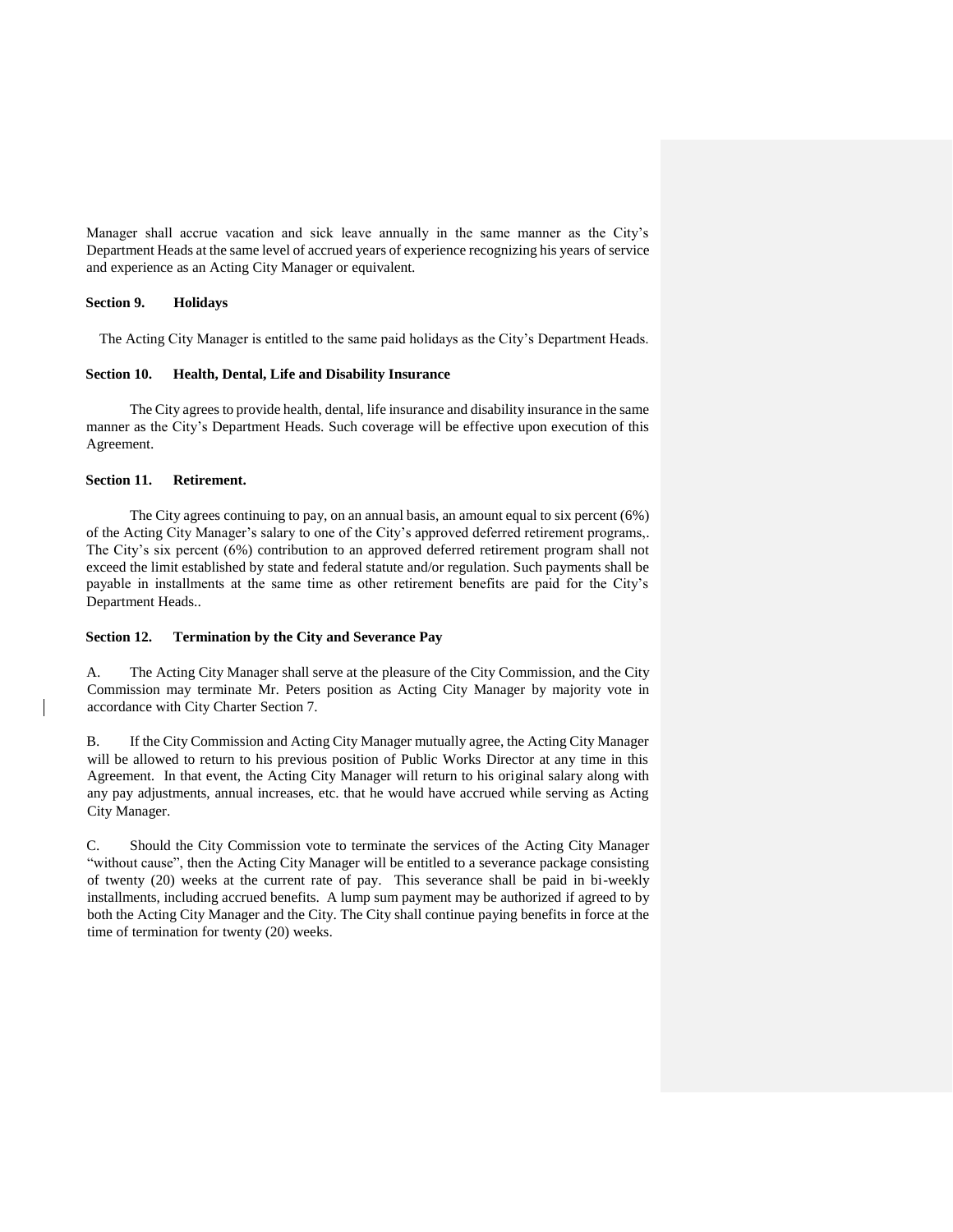D. In the event the Acting City Manager is terminated for "just cause" as outlined in Florida Statutes, Section 443.036 (29), the City shall not pay severance under this contract.

E. In the event the City Commission, at any time during the employment term, reduces the salary or other benefits of the Acting City Manager, as identified herein, in a greater percentage than an equivalent across-the-board reduction for City Department Heads, or in the event the City allegedly refuses to comply with any other material provision of this Agreement benefitting the Acting City Manager, the Acting City Manager shall notify the City Commission in writing of the alleged violation. The Commission shall have forty-five (45) days from such notice within which to cure the violation, otherwise, the Acting City Manager may at his option, consider such violation as termination "without cause" as of the date of such alleged reduction or refusal, and the severance pay provision and other termination provisions contained herein shall become applicable at the annual salary and benefit level in effect prior to the reduction or refusal.

F. Except as otherwise expressly provided in this Agreement, the Acting City Manager shall not be entitled to, and expressly waives, any notice, substantive or procedural requirement, hearing, or right regarding his continued employment as may be provided for in the City Charter, Code, Personnel Rules and Regulations or by practice.

### **Section 13. Resignation by the Acting City Manager**

The Acting City Manager may resign under terminate this Agreement at any time by delivering to the City

Commission a written statement of resignation notice of termination not later than thirty  $(30)$  days prior to the effective date of samethe termination. If the Acting City Manager resigns his position as Acting City Manager, he may either return to his original position as Public Works Director or voluntarily resign his employment with the City. In the case of voluntarily resigning his employment, the City shall pay the Acting City Manager any and all salary accrued and unpaid as of the date of his termination, and any accrued and unused benefits as of the date of his termination in the same manner as such would be paid out for the City's Department Heads. These payouts shall exclude allowances, such as the Acting City Manager's health insurance, deferred compensation, automobile allowance and cell phone allowance. The City shall have no further financial obligation to the Acting City Manager pursuant to this Agreement. This subsection shall not prevent the Acting City Manager from collecting any money earned as a result of participation in any deferred retirement program.

#### **Section 14. Disability**

If the Acting City Manager becomes permanently disabled or is otherwise unable to perform his duties because of sickness, accident, injury, mental incapacity or health, the City shall have the option to terminate Acting City Manager, except as prohibited by applicable law, subject to the severance pay provision outlined in Section 12, Paragraph C of this Agreement.

**Formatted:** Indent: Left: -0.01", First line: 0", Tab stops: 3.37", Centered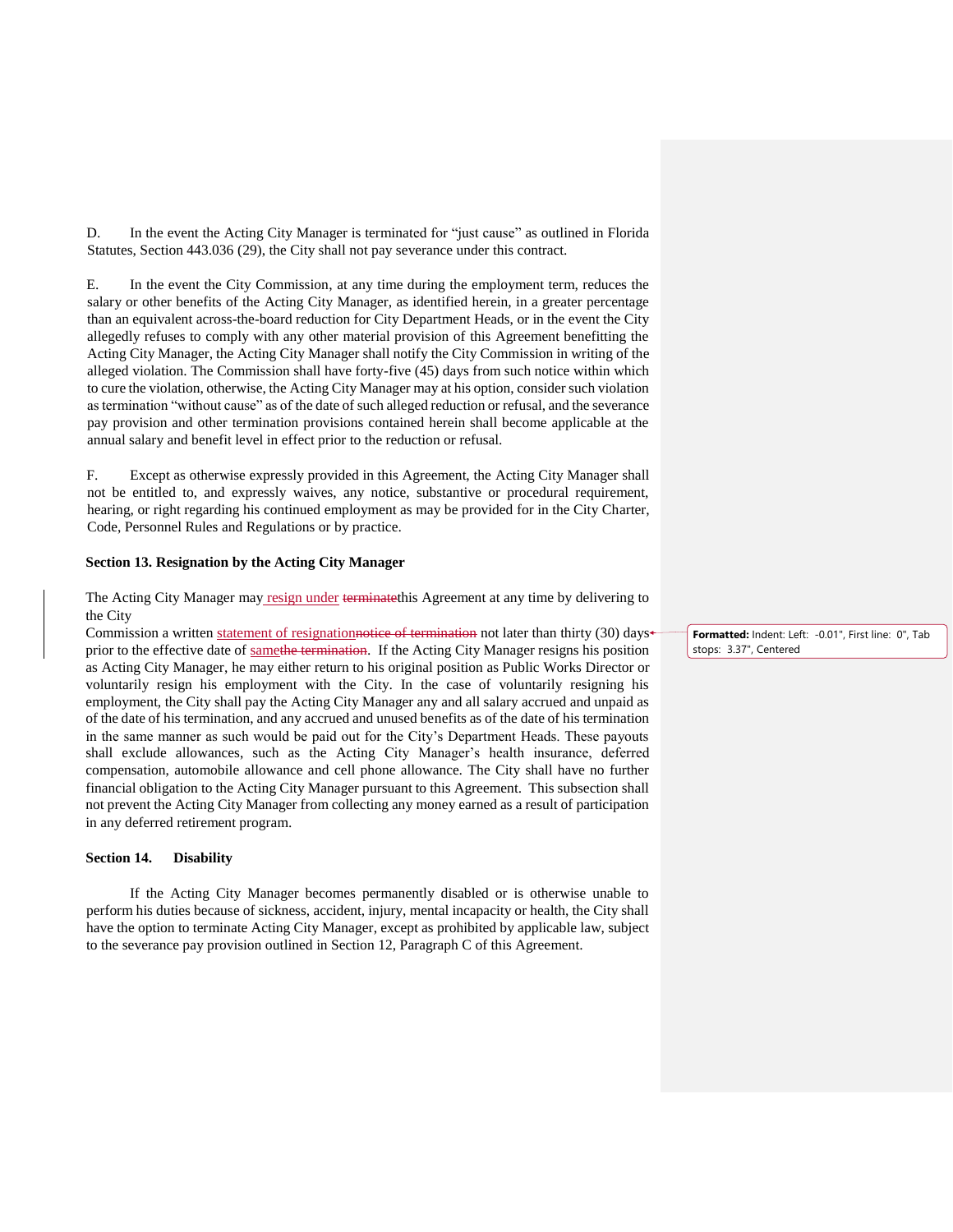#### **Section 15. Indemnification**.

A. Except as prohibited by applicable law, the City shall defend, save harmless, and indemnify the Acting City Manager against any tort, professional liability claim or demand or other legal action, whether groundless or otherwise, arising out of an alleged act or omission occurring in the performance the Acting City Manager's duties or resulting from the exercise of judgment or discretion in connection with the performance of his assigned duties or responsibilities. The City shall maintain the right to compromise and settle any such claim or legal action and pay the amount of any settlement. However, the City's obligation shall not apply if the act or omission occurred while the Acting City Manager was acting outside the course and scope of his employment, or was committed in bad faith or with malicious purpose or in a manner exhibiting wanton and willful disregard of human rights, safety, or property. In such instance, the Acting City Manager shall reimburse the City for any legal fees and expenses the City has incurred or otherwise paid, for or on his behalf, in connection with the charged conduct.

B. Said indemnification shall extend beyond the termination of employment and the expiration of this Agreement to provide protection for any such acts undertaken or committed during his employment as Acting City Manager, regardless of whether the notice of claim or filing of a lawsuit occurs during or following employment with the City.

#### **Section 16. Bonding**

The City agrees to bear the full cost of any fidelity or other bonds required of the Acting City Manager under any policy, regulation, ordinance or law.

### **Section 17. Code of Ethics**

The Acting City Manager agrees to comply with the "Code of Ethics" promulgated by the International City Manager's Association (ICMA) and is incorporated herein, and made a part hereof. Said "Code of Ethics" shall furnish principles to govern the Acting City Manager's conduct and actions as Acting City Manager of the City.

## **Section 18. Attorney's Fees**

If any litigation is commenced between the parties concerning any provision of this Agreement or the rights and duties of any person in relation thereto, the party prevailing in such litigation will be entitled, in addition to such other relief as may be granted, to reasonable attorney's fees and expenses incurred in connection therewith, including appellate fees and expenses.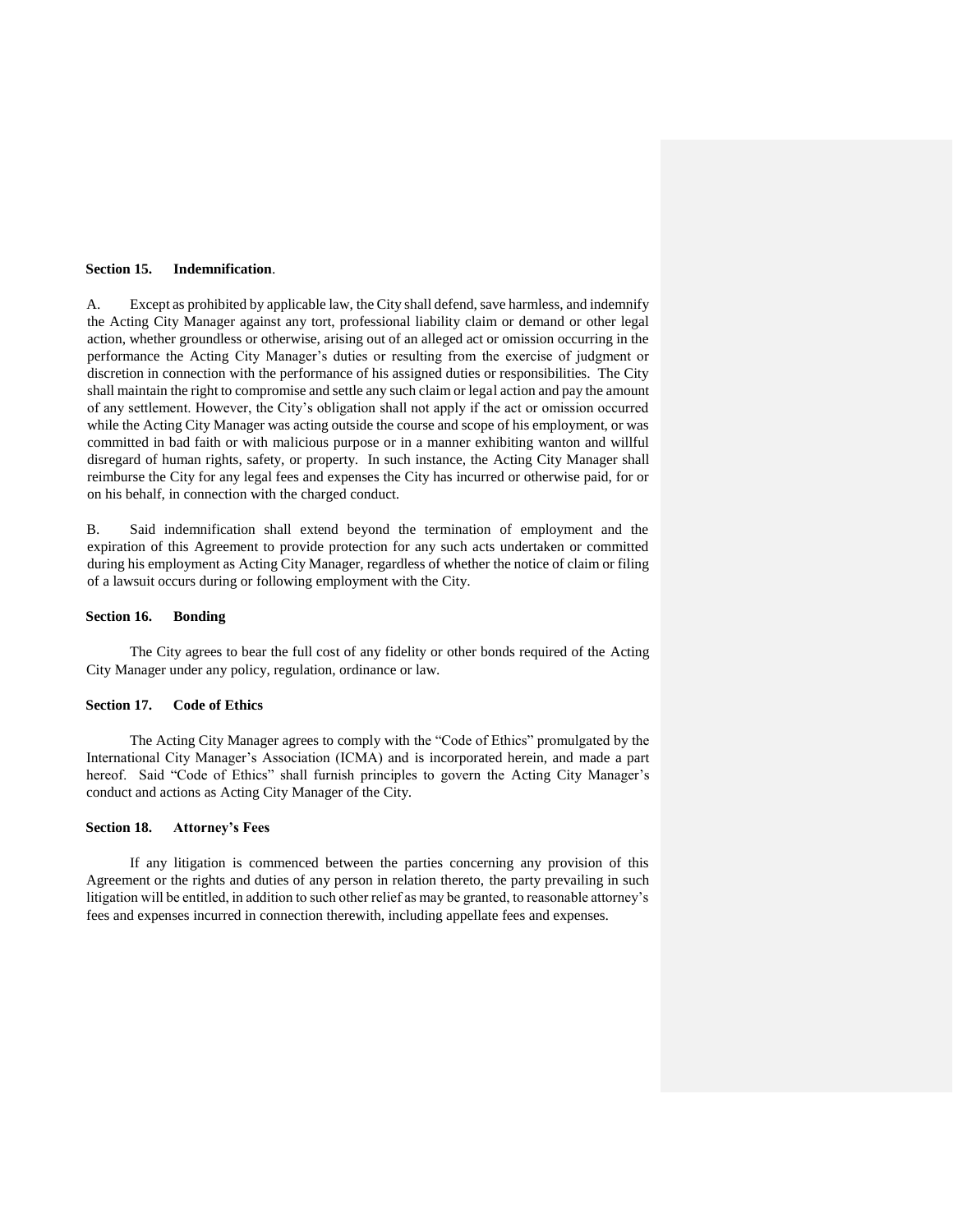### **Section 19. General Terms and Conditions**

A. If any provision, or any portion thereof, contained in this Agreement is held by a court of competent jurisdiction to be unconstitutional, illegal, invalid or unenforceable, the remainder of this Agreement, or portion thereof, shall not be affected and shall remain in full force and effect.

B. The waiver by either party of a breach of any provision of this Agreement by the other shall not operate or be construed as a waiver of any subsequent breach by that party.

C. This Agreement shall be binding upon and inure to the benefit of the heirs at law or personal representative of Acting City Manager.

D. This Agreement contains the entire Agreement of the parties. It may not be changed verbally, but only by an Agreement in writing signed by the parties.

E. Florida law shall govern this Agreement and any litigation that may arise from this Agreement, shall be filed and litigated in Volusia County, Florida. The parties agree that any such enforcement action shall be non-jury.

F. Upon Acting City Manager's death, the City's obligations under this Agreement shall terminate except for:

- 1. Transfer of ownership of retirement funds, if any, to his designated beneficiaries;
- 2. Payment of accrued leave balances in accordance with this Agreement;
- 3. Payment of all outstanding hospitalization, medical and dental bills in accordance with City's insurance policies or plans; and
- 4. Payment of all life insurance benefits in accordance with the City's insurance policies or plans.

G. The parties acknowledge that each has shared equally in the drafting and preparation of this Agreement and have had access to an attorney accordingly, no court construing this Agreement shall construe it more strictly against one party that the other and every covenant, term and provision of this Agreement shall be construed simply according to its fair meaning.

H. This Agreement may be executed in duplicate or counterparts, each of which shall be deemed an original and all of which together shall be deemed one and the same instrument. No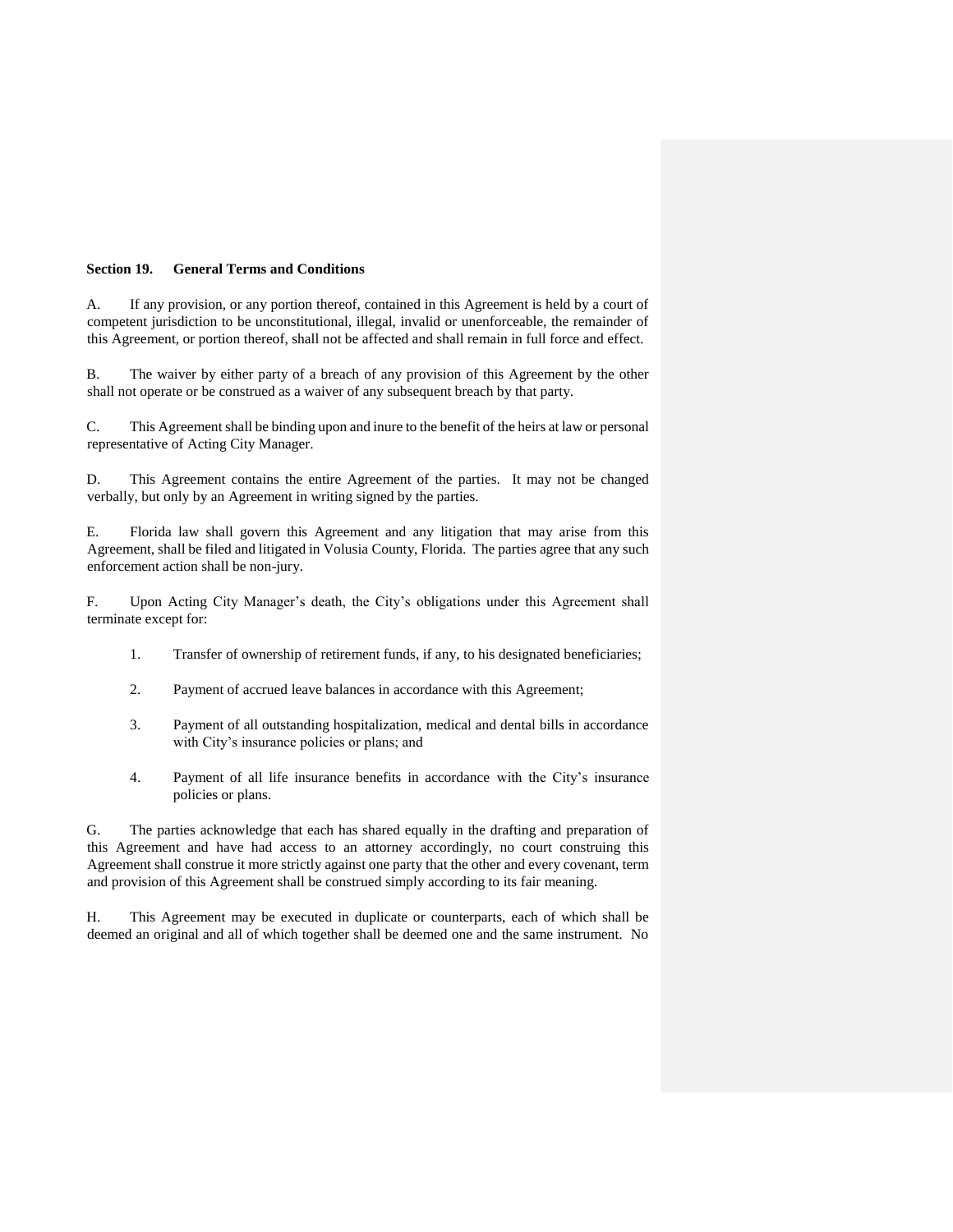term, condition or covenant of this Agreement shall be binding on either party until both parties have signed it.

I. The effective date of this Agreement shall be the last date it is executed by either of the parties to this Agreement.

Executed by the CITY this \_\_\_\_\_day of XXXXXXXXXXX, 202X.

CITY OF Deltona

 $By:$ 

Heidi Hertzberg, Mayor

ATTEST:

\_\_\_\_\_\_\_\_\_\_\_\_\_\_\_\_\_\_\_\_\_\_\_ Joyce Raftery, City Clerk

\_\_\_\_\_\_\_\_\_\_\_\_\_\_\_\_\_\_\_\_\_\_\_\_\_\_\_\_\_\_

\_\_\_\_\_\_\_\_\_\_\_\_\_\_\_\_\_\_\_\_\_\_\_\_\_\_\_\_\_\_

\_\_\_\_\_\_\_\_\_\_\_\_\_\_\_\_\_\_\_\_\_\_\_\_\_\_\_\_\_\_

Executed by the ACTING CITY MANAGER this \_\_\_\_\_\_\_ day of XXXXXXXX, 202X

\_\_\_\_\_\_\_\_\_\_\_\_\_\_\_\_\_\_\_\_\_\_\_\_\_\_\_\_\_\_ \_\_\_\_\_\_\_\_\_\_\_\_\_\_\_\_\_\_\_\_\_\_\_\_\_

Witnesses:

John A. Peters, III

Print Name

Signature

Print Name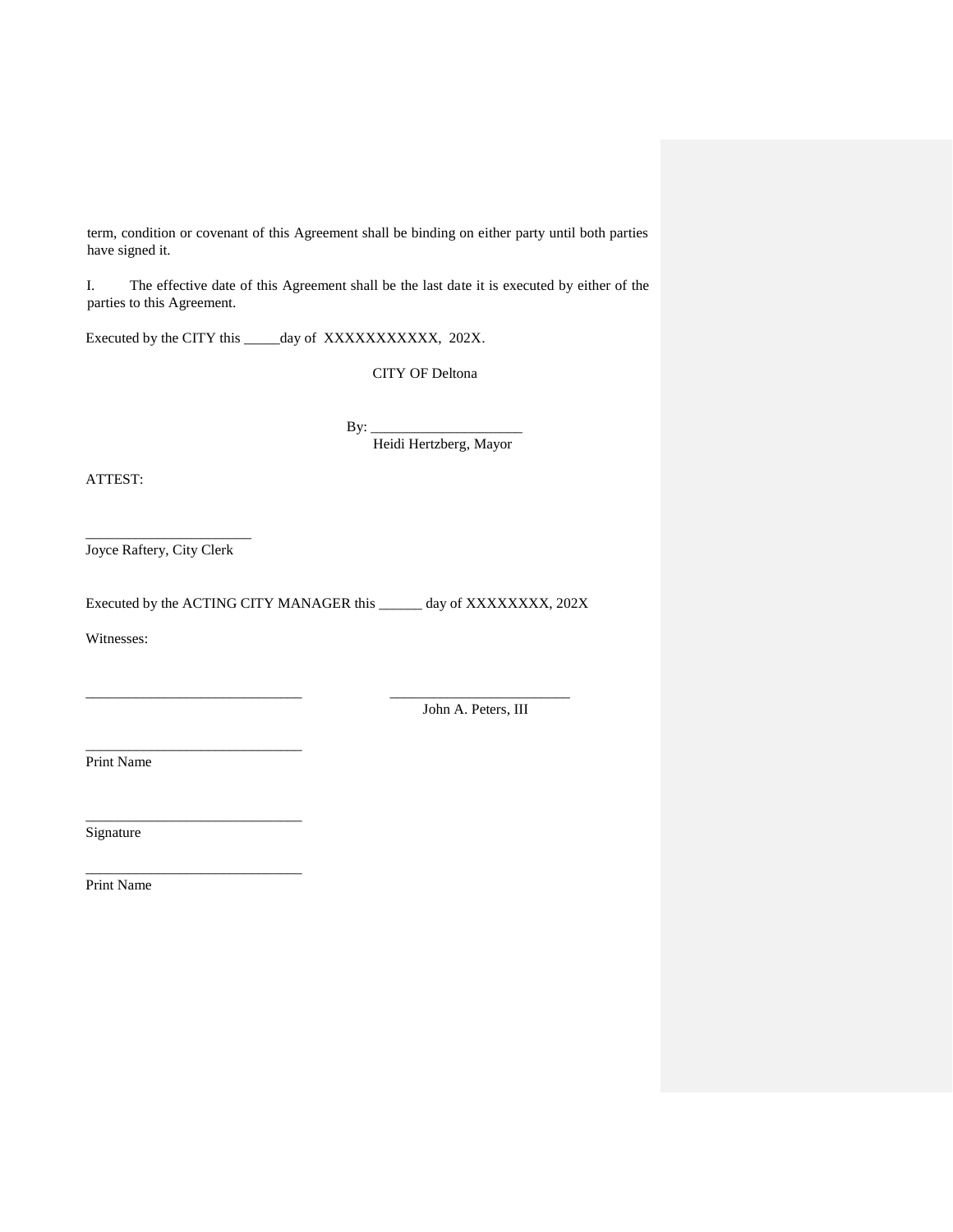# **ICMA Code of Ethics with Guidelines**

*The ICMA Code of Ethics was adopted by the ICMA membership in 1924, and most recently amended by the membership in June 2020. The Guidelines for the Code were adopted by the ICMA Executive Board in 1972, and most recently revised in June 2020.* 

The mission of ICMA is to advance professional local government through leadership, management, innovation, and ethics. To further this mission, certain principles, as enforced by the Rules of Procedure, shall govern the conduct of every member of ICMA, who shall:

Tenet 1. We believe professional management is essential to efficient and democratic local government by elected officials.

**Tenet 2.** Affirm the dignity and worth of local government services and maintain a deep sense of social responsibility as a trusted public servant.

**Tenet 3.** Demonstrate by word and action the highest standards of ethical conduct and integrity in all public, professional, and personal relationships in order that the member may merit the trust and respect of the elected and appointed officials, employees, and the public.

**Length of Service.** For chief administrative/executive officers appointed by a governing body or elected official, a minimum of two years is considered necessary to render a professional service to the local government. In limited circumstances, it may be in the best interests of the local government and the member to separate before serving two years. Some examples include refusal of the appointing authority to honor commitments concerning conditions of employment, a vote of no confidence in the member, or significant personal issues. It is the responsibility of an applicant for a position to understand conditions of employment, including expectations of service. Not understanding the terms of employment prior to accepting does not justify premature separation. For all members a short tenure should be the exception rather than a recurring experience, and members are expected to honor all conditions of employment with the organization.

**Appointment Commitment.** Members who accept an appointment to a position should report to that position. This does not preclude the possibility of a member considering several offers or seeking several positions at the same time. However, once a member has accepted a formal offer of employment, that commitment is considered binding unless the employer makes fundamental changes in the negotiated terms of employment.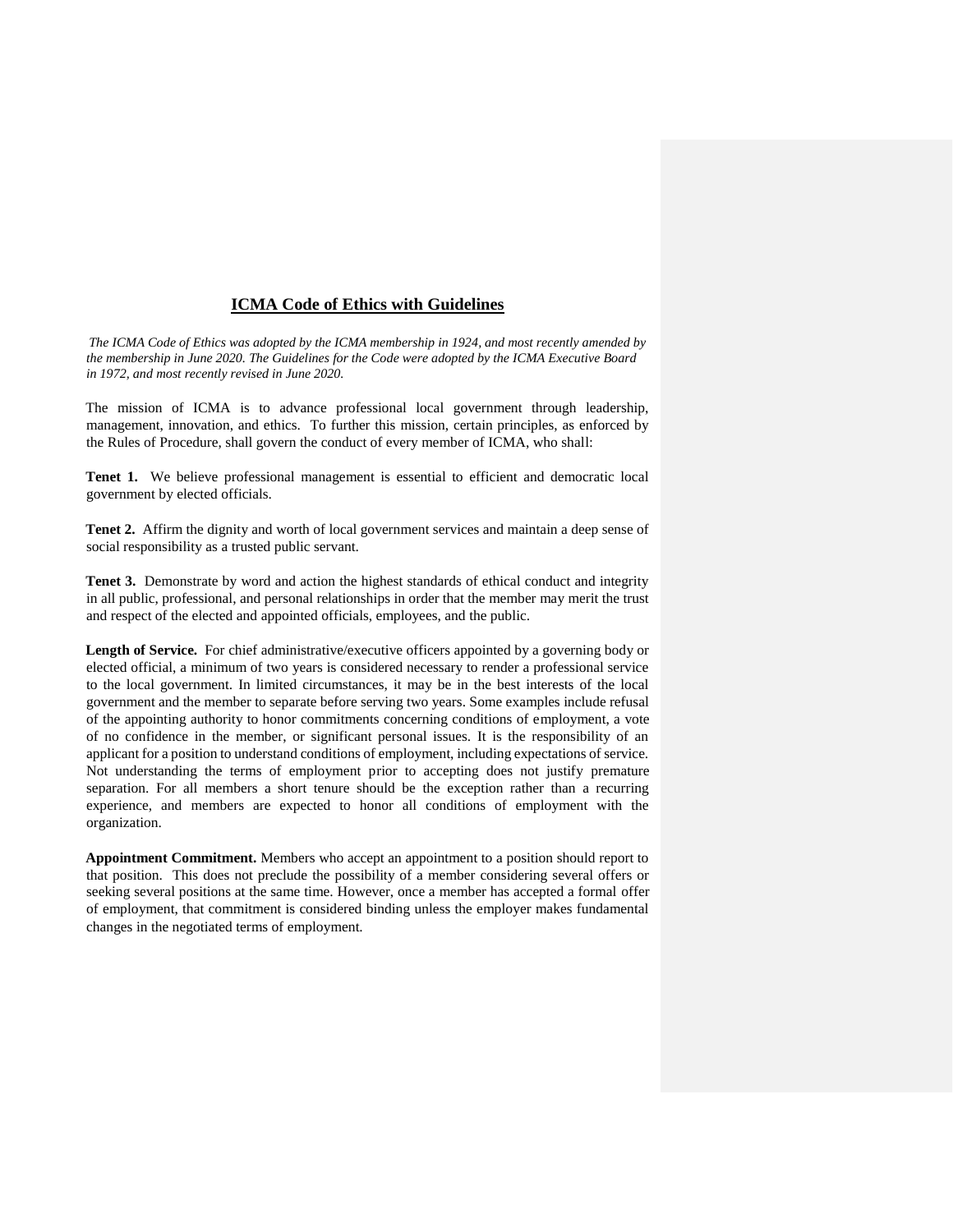**Credentials**. A member's resume for employment or application for ICMA's Voluntary Credentialing Program shall completely and accurately reflect the member's education, work experience, and personal history. Omissions and inaccuracies must be avoided.

**Professional Respect.** Members seeking a position should show professional respect for persons formerly holding the position, successors holding the position, or for others who might be applying for the same position. Professional respect does not preclude honest differences of opinion; it does preclude attacking a person's motives or integrity.

**Reporting Ethics Violations.** When becoming aware of a possible violation of the ICMA Code of Ethics, members are encouraged to report possible violations to ICMA. In reporting the possible violation, members may choose to go on record as the complainant or report the matter on a confidential basis.

**Confidentiality.** Members shall not discuss or divulge information with anyone about pending or completed ethics cases, except as specifically authorized by the Rules of Procedure for Enforcement of the Code of Ethics.

**Seeking Employment.** Members should not seek employment for a position that has an incumbent who has not announced his or her separation or been officially informed by the appointive entity that his or her services are to be terminated. Members should not initiate contact with representatives of the appointive entity. Members contacted by representatives of the appointive entity body regarding prospective interest in the position should decline to have a conversation until the incumbent's separation from employment is publicly known.

**Relationships in the Workplace.** Members should not engage in an intimate or romantic relationship with any elected official or board appointee, employee they report to, one they appoint and/or supervise, either directly or indirectly, within the organization. This guideline does not restrict personal friendships, professional mentoring, or social interactions with employees, elected officials and Board appointees.

**Influence.** Members should conduct their professional and personal affairs in a manner that demonstrates that they cannot be improperly influenced in the performance of their official duties.

**Conflicting Roles.** Members who serve multiple roles – either within the local government organization or externally – should avoid participating in matters that create either a conflict of interest or the perception of one. They should disclose any potential conflict to the governing body so that it can be managed appropriately.

**Conduct Unbecoming.** Members should treat people fairly, with dignity and respect and should not engage in, or condone bullying behavior, harassment, sexual harassment or discrimination on the basis of race, religion, national origin, age, disability, gender, gender identity, or sexual orientation.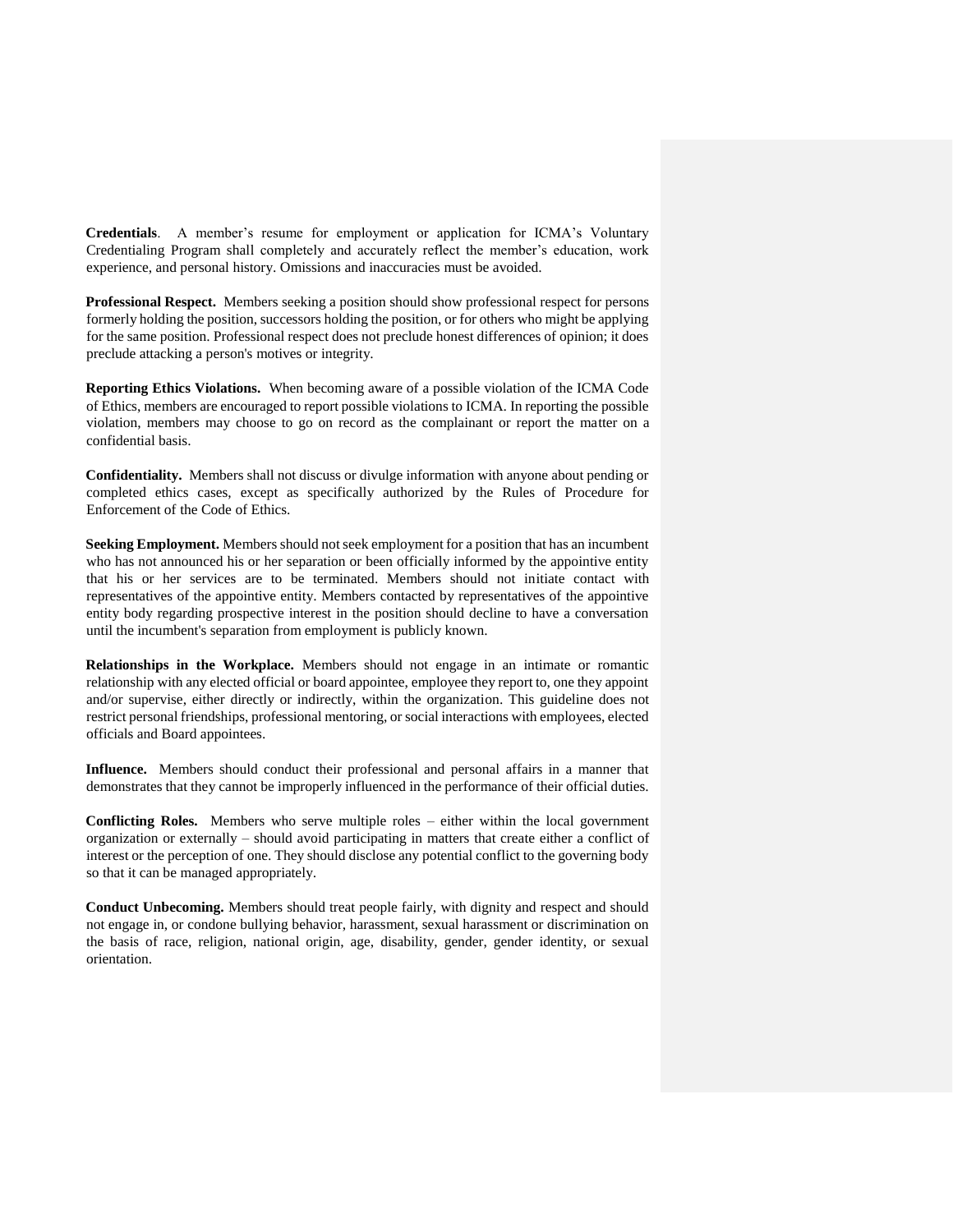#### **Tenet 4. Serve the best interests of the people.**

**Inclusion.** To ensure that all the people within their jurisdiction have the ability to actively engage with their local government, members should strive to eliminate barriers to public involvement in decisions, programs, and services.

**Tenet 5. Submit policy proposals to elected officials; provide them with facts, and technical and professional advice about policy options; and collaborate with them in setting goals for the community and organization.** 

**Tenet 6. Recognize that elected representatives are accountable to their community for the decisions they make; members are responsible for implementing those decisions.** 

**Tenet 7. Refrain from all political activities which undermine public confidence in professional administrators. Refrain from participation in the election of the members of the employing legislative body.** 

**Elections of Elected Executives**. Members shall not participate in the election campaign of any candidate for mayor or elected county executive.

**Running for Office.** Members shall not run for elected office or become involved in political activities related to running for elected office, or accept appointment to an elected office. They shall not seek political endorsements, financial contributions or engage in other campaign activities.

**Elections.** Members share with their fellow citizens the right and responsibility to vote. However, in order not to impair their effectiveness on behalf of the local governments they serve, they shall not participate in political activities to support the candidacy of individuals running for any city, county, special district, school, state or federal offices. Specifically, they shall not endorse candidates, make financial contributions, sign or circulate petitions, or participate in fund-raising activities for individuals seeking or holding elected office.

**Elections relating to the Form of Government**. Members may assist in preparing and presenting materials that explain the form of government to the public prior to a form of government election. If assistance is required by another community, members may respond.

**Presentation of Issues.** Members may assist their governing body in the presentation of issues involved in referenda such as bond issues, annexations, and other matters that affect the government entity's operations and/or fiscal capacity. Personal Advocacy of Issues. Members share with their fellow citizens the right and responsibility to voice their opinion on public issues. Members may advocate for issues of personal interest only when doing so does not conflict with the performance of their official duties.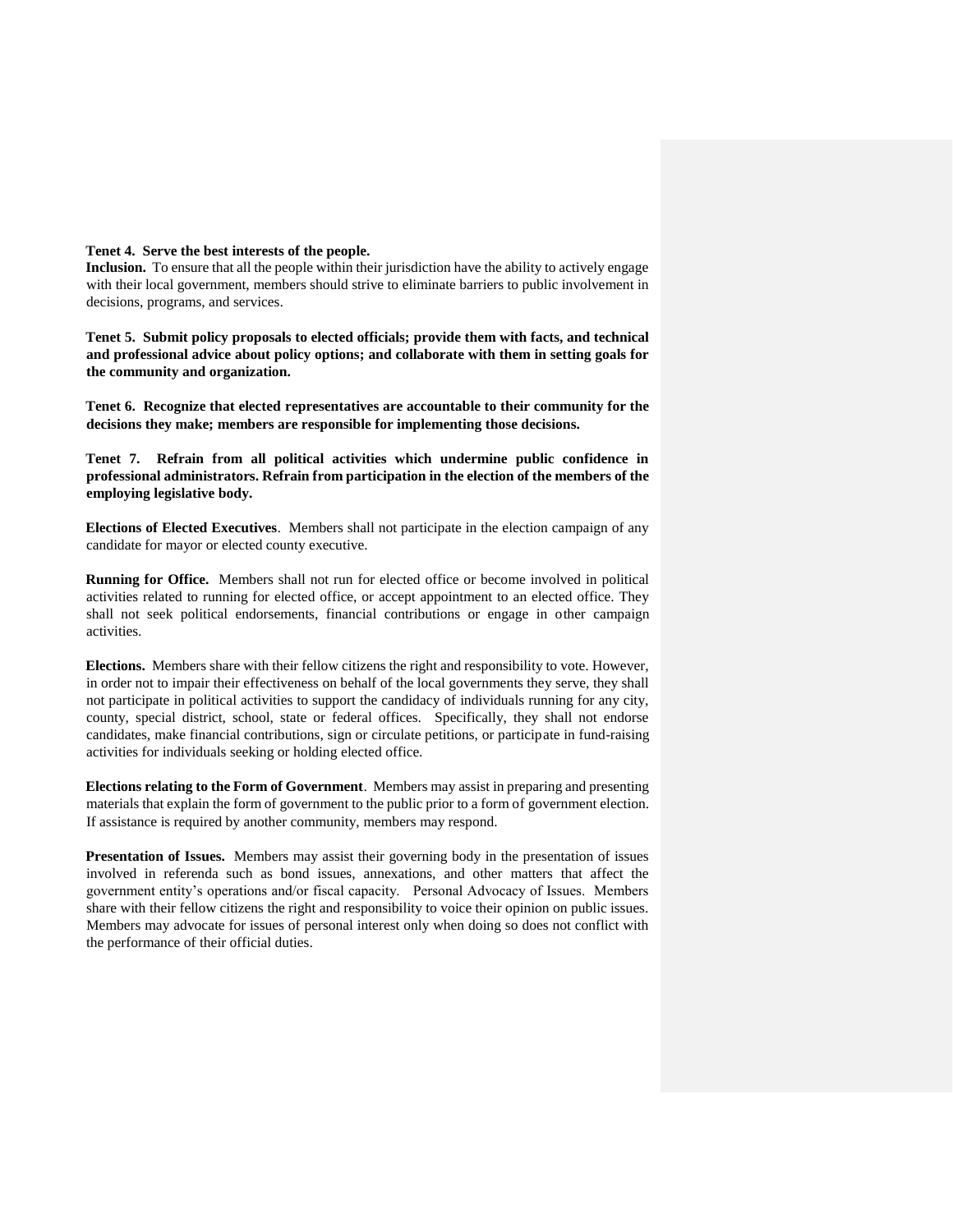**Tenet 8. Make it a duty continually to improve the member's professional ability and to develop the competence of associates in the use of management techniques.** 

**Professional Development.** Each member should commit at least 40 hours per year to professional development activities that are based on the practices identified by the members of ICMA.

**Tenet 9. Keep the community informed on local government affairs; encourage communication between the citizens and all local government officers; emphasize friendly and courteous service to the public; and seek to improve the quality and image of public service.** 

**Tenet 10. Resist any encroachment on professional responsibilities, believing the member should be free to carry out official policies without interference, and handle each problem without discrimination on the basis of principle and justice.** 

**Tenet 11. Handle all matters of personnel on the basis of merit so that fairness and impartiality govern a member's decisions, pertaining to appointments, pay adjustments, promotions, and discipline. It should be the members' personal and professional responsibility to actively recruit and hire a diverse staff throughout their organizations.**

**Tenet 12. Public office is a public trust. A member shall not leverage his or her position for personal gain or benefit.** 

The term "Gift" includes but is not limited to services, travel, meals, gift cards, tickets, or other entertainment or hospitality. Gifts of money or loans from persons other than the local government jurisdiction pursuant to normal employment practices are not acceptable.

Members should not accept any gift that could undermine public confidence. De minimus gifts may be accepted in circumstances that support the execution of the member's official duties or serve a legitimate public purpose. In those cases, the member should determine a modest maximum dollar value based on guidance from the governing body or any applicable state or local law.

The guideline is not intended to apply to normal social practices, not associated with the member's official duties, where gifts are exchanged among friends, associates and relatives.

**Investments in Conflict with Official Duties**. Members should refrain from any investment activity which would compromise the impartial and objective performance of their duties. Members should not invest or hold any investment, directly or indirectly, in any financial business, commercial, or other private transaction that creates a conflict of interest, in fact or appearance, with their official duties.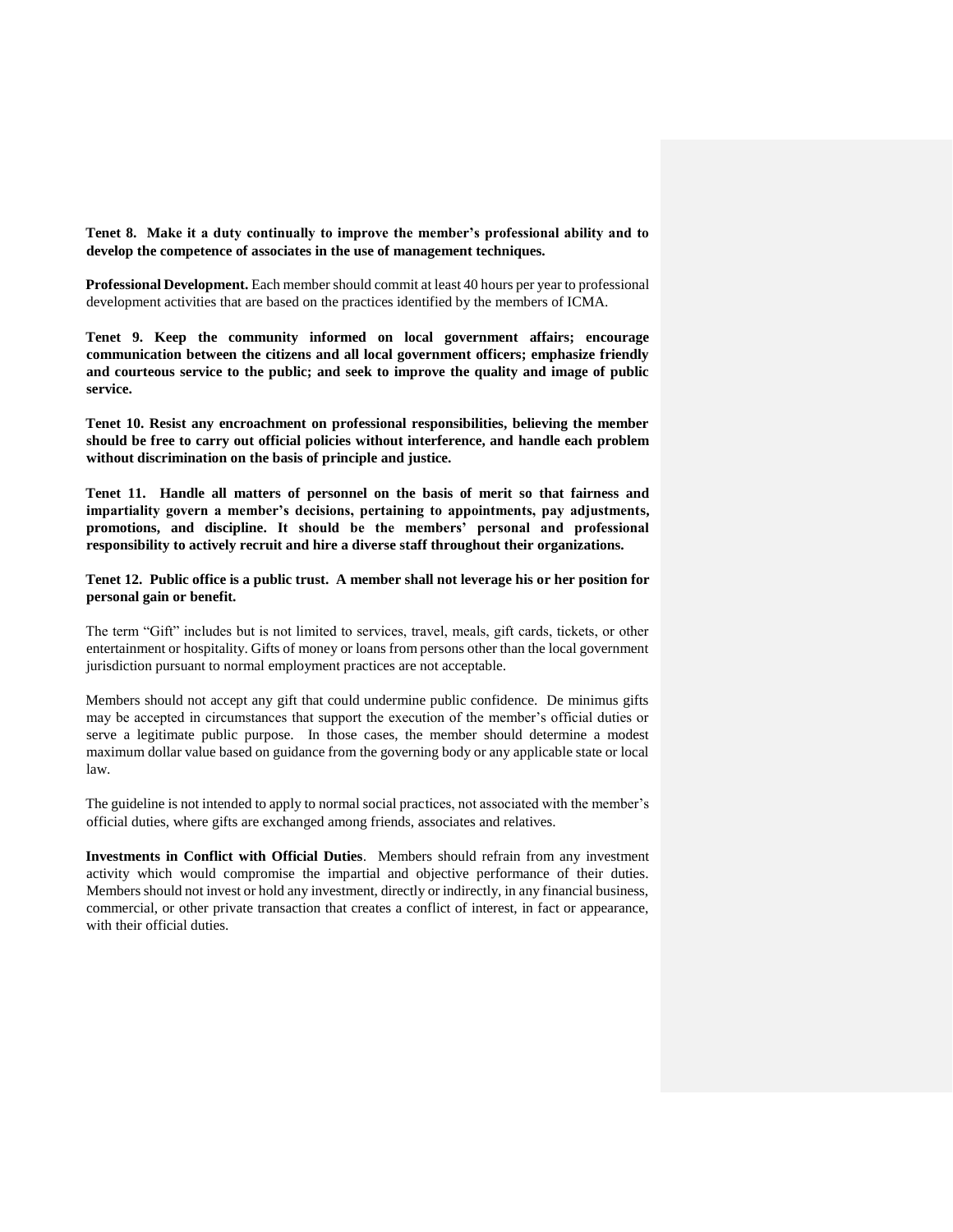In the case of real estate, the use of confidential information and knowledge to further a member's personal interest is not permitted. Purchases and sales which might be interpreted as speculation for quick profit should be avoided (see the guideline on "Confidential Information"). Because personal investments may appear to influence official actions and decisions, or create the appearance of impropriety, members should disclose or dispose of such investments prior to accepting a position in a local government. Should the conflict of interest arise during employment, the member should make full disclosure and/or recuse themselves prior to any official action by the governing body that may affect such investments.

This guideline is not intended to prohibit a member from having or acquiring an interest in or deriving a benefit from any investment when the interest or benefit is due to ownership by the member or the member's family of a de minimus percentage of a corporation traded on a recognized stock exchange even though the corporation or its subsidiaries may do business with the local government.

**Personal Relationships.** In any instance where there is a conflict of interest, appearance of a conflict of interest, or personal financial gain of a member by virtue of a relationship with any individual, spouse/partner, group, agency, vendor or other entity, the member shall disclose the relationship to the organization. For example, if the member has a relative that works for a developer doing business with the local government, that fact should be disclosed.

**Confidential Information.** Members shall not disclose to others, or use to advance their personal interest, intellectual property, confidential information, or information that is not yet public knowledge, that has been acquired by them in the course of their official duties. Information that may be in the public domain or accessible by means of an open records request, is not confidential.

**Private Employment.** Members should not engage in, solicit, negotiate for, or promise to accept private employment, nor should they render services for private interests or conduct a private business when such employment, service, or business creates a conflict with or impairs the proper discharge of their official duties. Teaching, lecturing, writing, or consulting are typical activities that may not involve conflict of interest, or impair the proper discharge of their official duties. Prior notification of the appointing authority is appropriate in all cases of outside employment.

**Representation.** Members should not represent any outside interest before any agency, whether public or private, except with the authorization of or at the direction of the appointing authority they serve.

**Endorsements.** Members should not endorse commercial products or services by agreeing to use their photograph, endorsement, or quotation in paid or other commercial advertisements, marketing materials, social media, or other documents, whether the member is compensated or not for the member's support. Members may, however, provide verbal professional references as part of the due diligence phase of competitive process or in response to a direct inquiry. Members may agree to endorse the following, provided they do not receive any compensation: (1) books or other